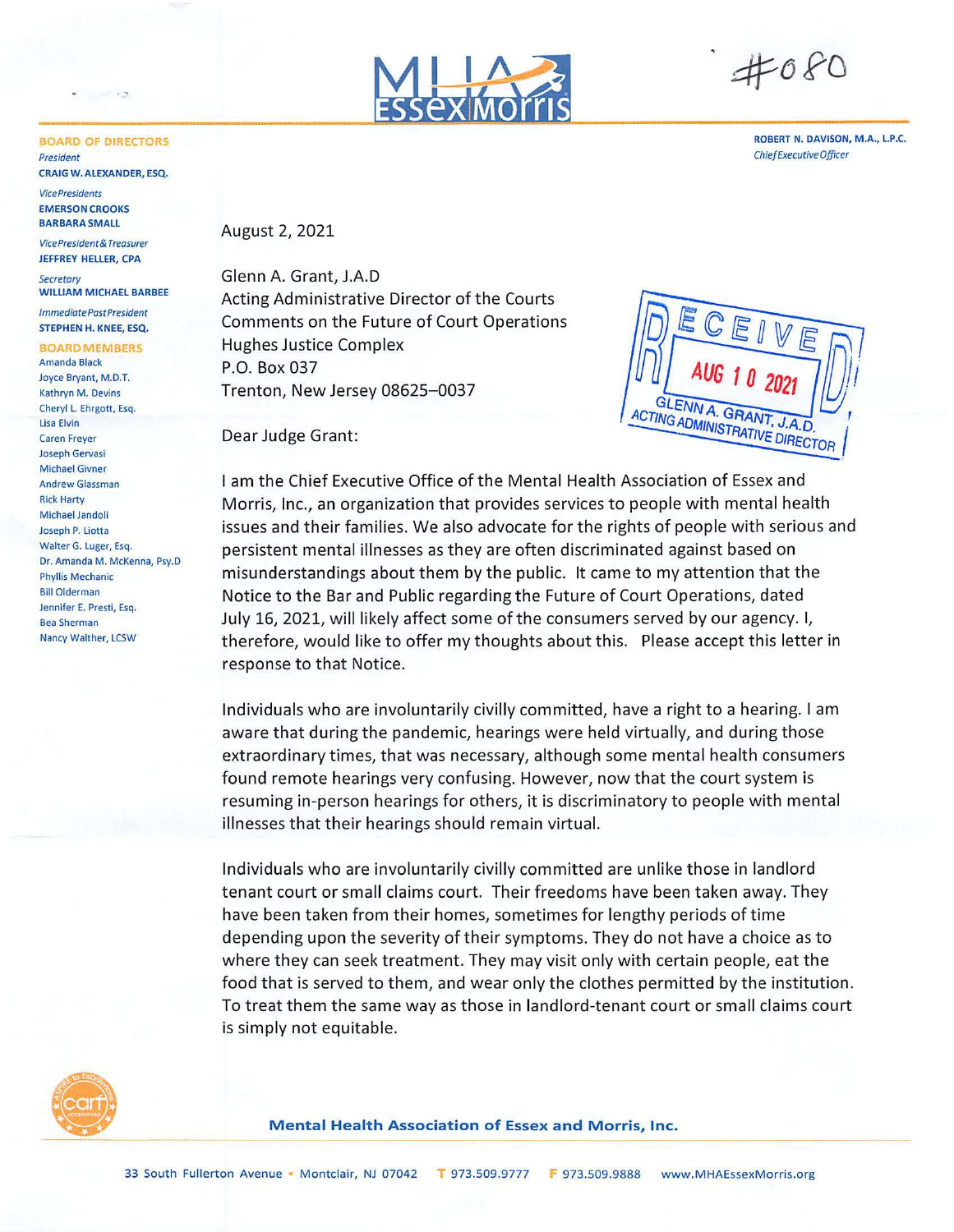



King in the state of the contract of the compact of the state of the second contract of the second contract of<br>The state of the state of the state of the state of the state of the state of the state of the state of the st g ty sky and a language contribution of the case of a laboratory of solid about ) and subset the second specific state  $\mathcal{P}^{\mathcal{N}}$  , which should be subset pend of the same of claim ดน้ำ จะภูมิโจมสัช อ.ศ.สัญญากุล กุลการ ชั้นการ คริโคม กันการ คุณภาพ โรงการ์ตุล กรีมภูมินายสริมโต้มีเป็นโป๊ญ ya milla duwaa uji jirtoo ayo u milla milloo waxaa mid mid duwaa ka ahay ka a e en het. Hert telskit van tallika is keizer, het in de missike van groon het het nillen t

トゥーク クリーン かいしょうしん 1976년 - 기호에 가고 있습니다. **Start Company of the Company of Company** 

(http://www.com/web.com/web/2010)

 $\mathcal{L}_{\text{max}} = 1.35 \times 10^{10} \, \text{Mpc}$  ,  $\mathcal{L}_{\text{max}} = 1.4 \, \text{Mpc}$ 

Martin Britain Sta

. A service de

a se se a construir a comparación de construir a construir de la construir de la construir de la construcción<br>A construir de la construir de la construir de la construir de la construir de la construir de la construir de (A) 网络红色蓝色蓝色的 医外侧的 计不变计算 网络亚洲 医单肢肌的 法法律法律权 a na kalendar States.<br>Kabupatèn Sumalan Sumala

agine (Peans) (Galize Right) which you are provided to the security of a substitute of the Application ykang mana terting tidak terbahan di pada Keluru dan bada dan pelajaran kemudian dapat kemudian telephone at the company last of a second the company of the . A sharp that we describe the North Contract of the contract of the component of the  $\mathbb{R}^n$  light  $\mathbb{Q}_p$  (see Fig. ina a koz inadoju ilatana provinci najkoni la Krazina hizot

t Difference in Segle Andream in the processes of the March of the Process of the Process of the Process of the i mas da ko galija e spola dispozita klub ne njali meganje kolingiske a shi ya kiminci mata matu niyosha kuta kuna kuta mata kuma kati ya mata wa kimi wa katika katika k and the solution and in the set of property of the first product of the set of the solution in the following of ti je kalendarju je naprijedno predstavlja u poznateljima u postao stranovnikom objektiva and and the state of the second companies of the state of the state of the state of the state of the state of the state of the state of the state of the state of the state of the state of the state of the state of the stat  $\label{eq:4} \begin{aligned} \n\mathcal{L}_{\mathcal{A}}^{\mathcal{A}}\left(\mathcal{L}_{\mathcal{A}}^{\mathcal{A}}\right)^{\mathcal{A}}\left(\mathcal{L}_{\mathcal{A}}^{\mathcal{A}}\right)^{\mathcal{A}}\left(\mathcal{L}_{\mathcal{A}}^{\mathcal{A}}\right)^{\mathcal{A}}\left(\mathcal{L}_{\mathcal{A}}^{\mathcal{A}}\right)^{\mathcal{A}}\left(\mathcal{L}_{\mathcal{A}}^{\mathcal{A}}\right)^{\mathcal{A}}\left(\mathcal{L}_{\mathcal{A}}^{\mathcal{A}}\right)^{\mathcal{A}}\left(\mathcal{L$ 

in a Ciba a na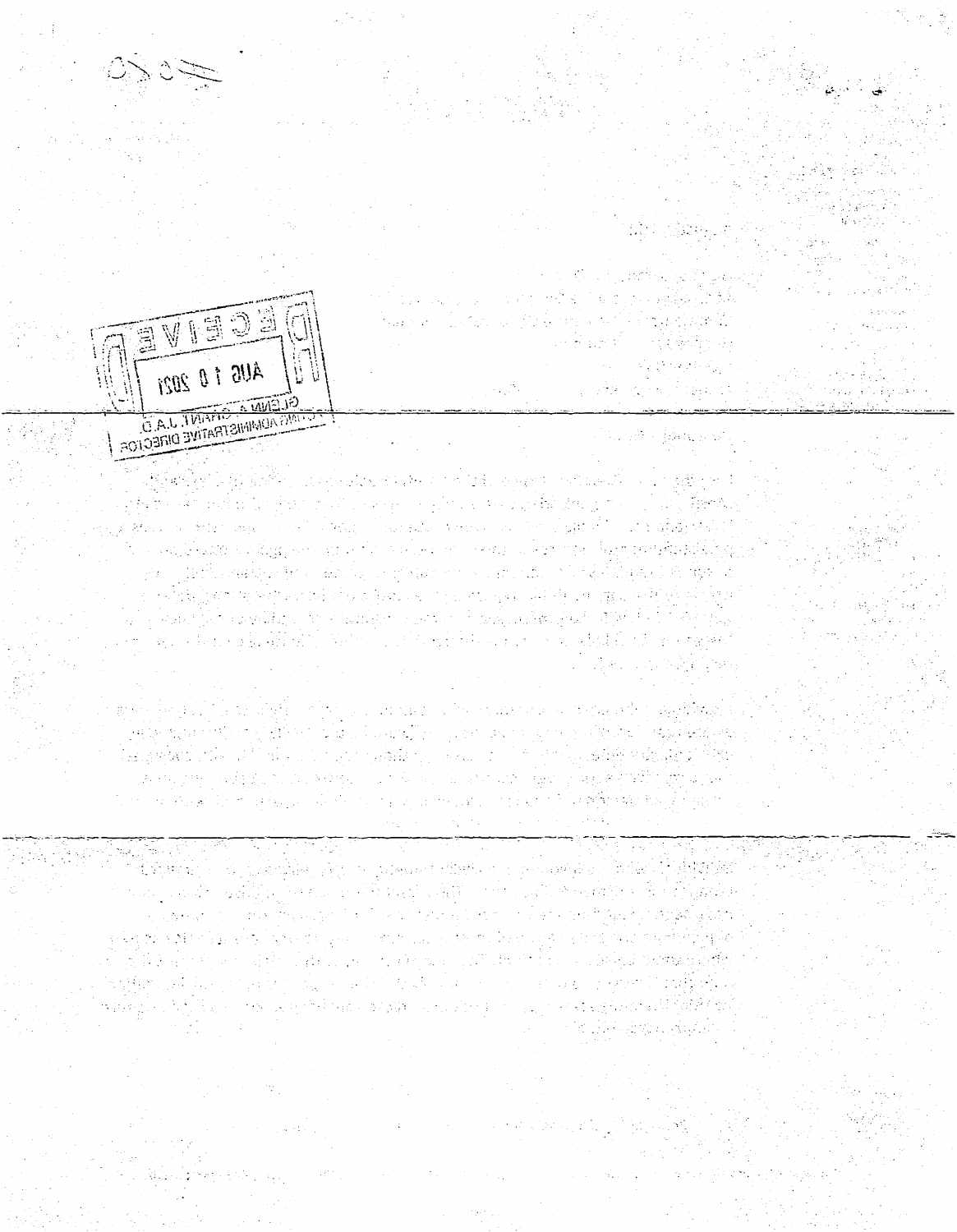

The Division of Mental Health Advocacy within the Office of the Public Defender represents many of our clients in civil commitment hearings. Their position is that because these individuals have had their liberties taken away, they should be afforded every right that may help them regain those liberties. This includes a hearing where the judge is in the room with them and can see them when making decisions that affect every aspect of their lives.

Sincerely,

 $(643)$ 

Robert N. Davison, MA, LPC

cc: The Honorable Stuart Rabner, Chief Justice, The Supreme Court of the State of New Jersey Carl J. Herman, Esq., Director, Division of Mental Health Advocacy